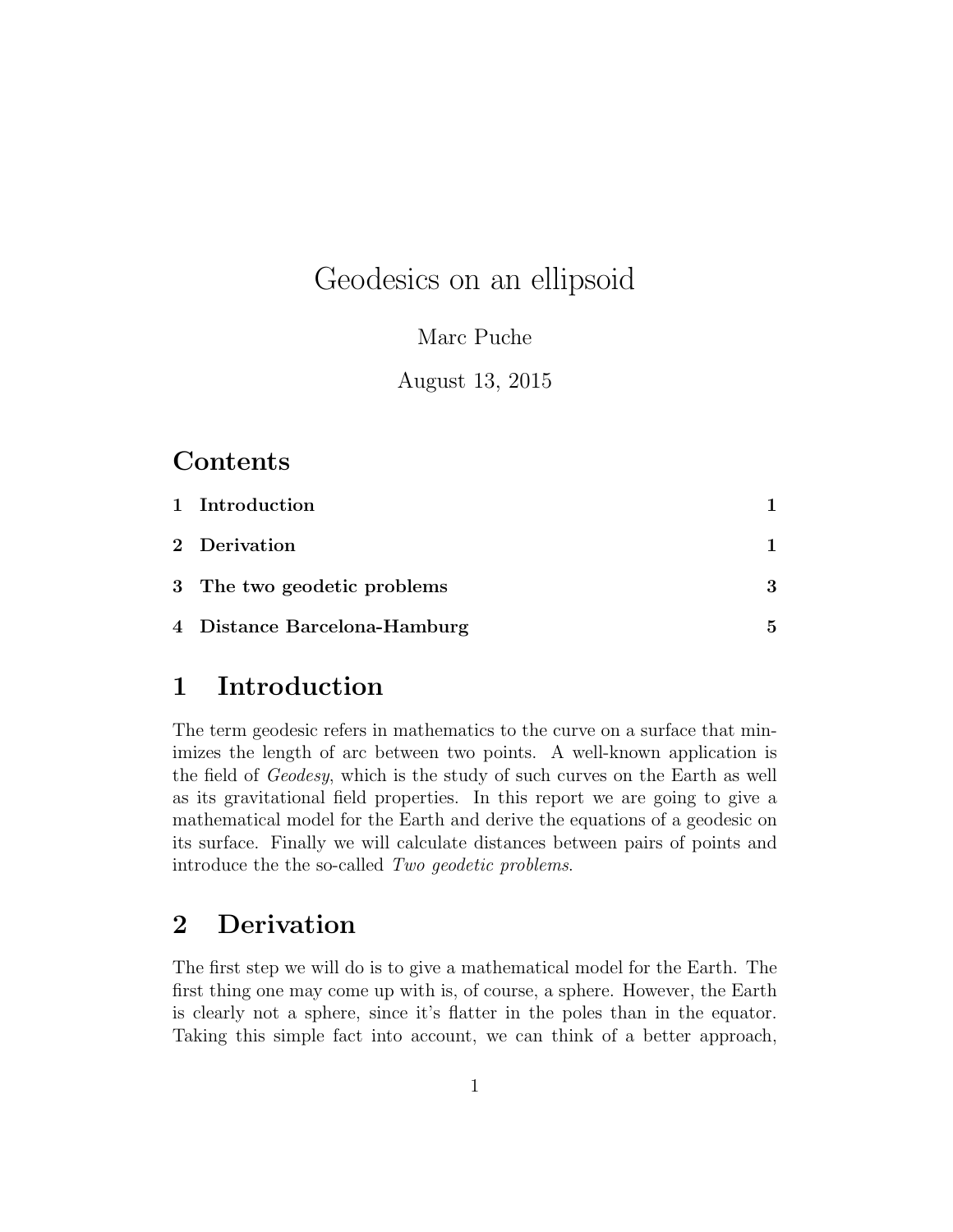namely, and ellipsoid of revolution, which is the 3-dimensional shape of an ellipse on the *xz*-plane spun around the *z*-axis.

A parametrization of the resulting surface is

$$
f(\varphi, \theta) = (a \cos(\varphi) \sin(\theta), a \sin(\varphi) \sin(\theta), b \cos(\theta)), \qquad (\varphi, \theta) \in [0, 2\pi) \times [0, \pi],
$$

where  $a, b$  are the semi-axis of the ellipsoid, being  $0 < b < a$ . The ellipsoid is a Riemannian manifold whose induced metric is component-wise given by

$$
g_{\varphi\varphi} = \left(\frac{\partial f}{\partial \varphi}, \frac{\partial f}{\partial \varphi}\right), \qquad g_{\theta\varphi} = \left(\frac{\partial f}{\partial \theta}, \frac{\partial f}{\partial \varphi}\right),
$$

$$
g_{\varphi\theta} = \left(\frac{\partial f}{\partial \varphi}, \frac{\partial f}{\partial \theta}\right), \qquad g_{\theta\theta} = \left(\frac{\partial f}{\partial \theta}, \frac{\partial f}{\partial \theta}\right),
$$

where  $(\cdot, \cdot)$  denotes the inner product in  $\mathbb{R}^3$ . If we take the partial derivatives of f with respect the angles  $\varphi$  and  $\theta$ ,

$$
\begin{aligned}\n\frac{\partial f}{\partial \varphi} &= (-a \sin(\varphi) \sin(\theta), a \cos(\varphi) \sin(\theta), 0), \\
\frac{\partial f}{\partial \theta} &= (a \cos(\varphi) \cos(\theta), a \sin(\varphi) \cos(\theta), -b \sin(\theta)),\n\end{aligned}
$$

then the metric is

$$
g = \begin{pmatrix} a^2 \sin^2(\theta) & 0\\ 0 & a^2 \cos^2(\theta) + b^2 \sin^2(\theta) \end{pmatrix}
$$

Using the Einstein's convention, the equations of the geodesic on a Riemannian manifold are given by

$$
\ddot{x}^k + \Gamma^k_{ij}\dot{x}^i \dot{x}^j = 0,
$$

where

$$
\Gamma_{ij}^k = \frac{1}{2} g^{kl} \left( \frac{\partial g_{li}}{\partial x^j} + \frac{\partial g_{lj}}{\partial x^i} - \frac{\partial g_{ij}}{\partial x^l} \right)
$$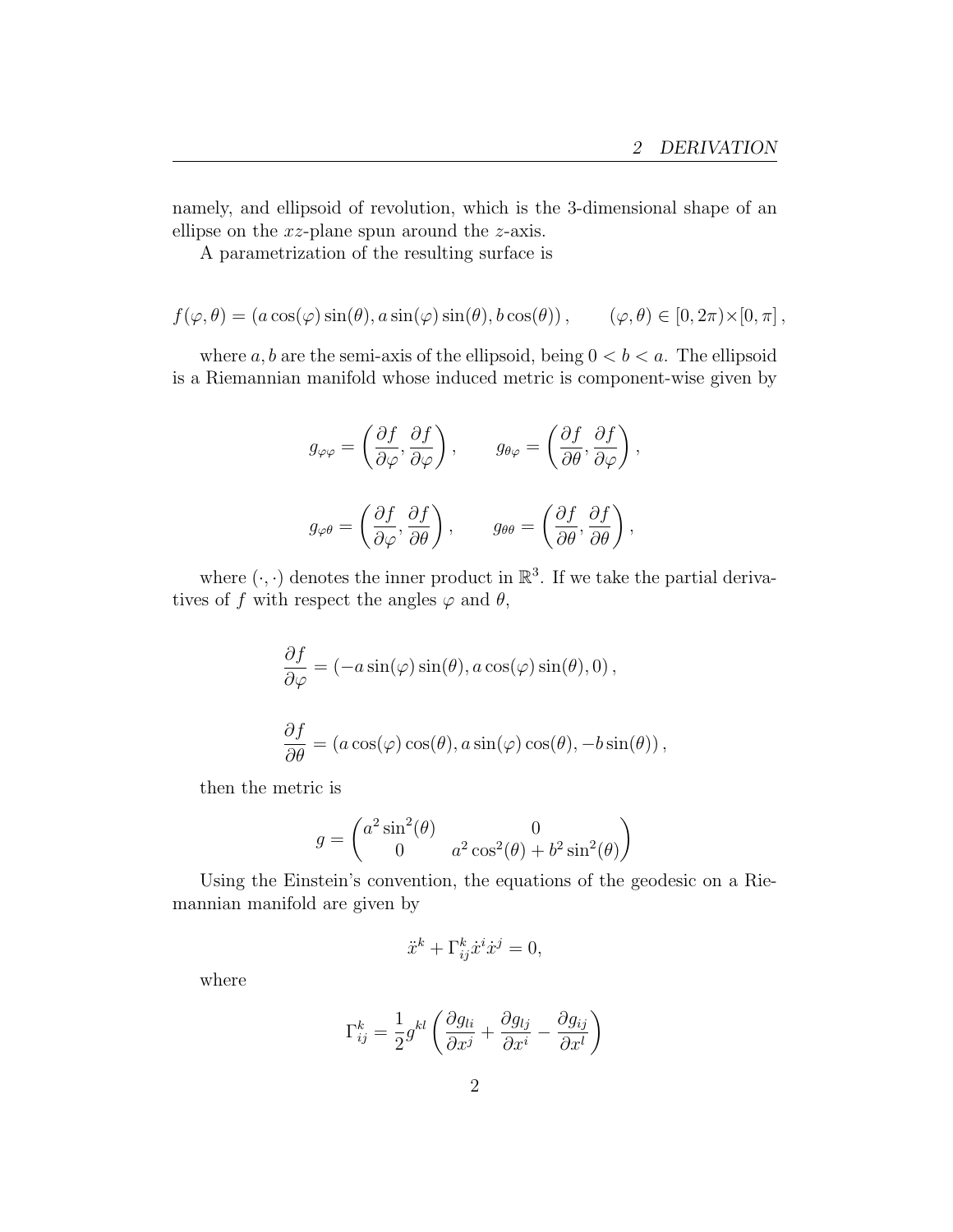are the Christoffel symbols and  $g^{kl}$  denotes (by components) the inverse matrix of  $q$ . The non-vanishing Christoffel symbols are the following ones

$$
\Gamma^{\varphi}_{\varphi\theta} = \Gamma^{\varphi}_{\theta\varphi} = \cot(\theta),
$$

$$
\Gamma^{\theta}_{\theta\theta} = -\frac{a^2 - b^2}{a^2 + b^2 \tan^2(\theta)} \tan(\theta),
$$

$$
\Gamma^{\theta}_{\varphi\varphi} = -\frac{a^2}{a^2 + b^2 \tan^2(\theta)} \tan(\theta).
$$

Then we obtain the two differential equations for  $\varphi, \theta$ ,

<span id="page-2-1"></span>
$$
\begin{cases}\n\ddot{\varphi} + 2 \cot(\theta) \dot{\theta} \dot{\varphi} = 0, \\
\ddot{\theta} - \frac{a^2 \tan(\theta)}{a^2 + b^2 \tan^2(\theta)} \dot{\varphi}^2 - \frac{(a^2 - b^2) \tan(\theta)}{a^2 + b^2 \tan^2(\theta)} \dot{\theta}^2 = 0.\n\end{cases}
$$
\n(1)

The former system can not be solved in the sense of expressing  $\varphi$ ,  $\theta$  in terms of elemental functions. However, the first equation can be easily integrated. If we assume that we have initial conditions  $\varphi(0) = \varphi_0, \theta(0) =$  $\hat{\theta}_0, \dot{\varphi}(0) = \omega, \dot{\theta}(0) = \Omega$ . By using these known constants, we can integrate the first equation in [\(1\)](#page-2-1) and obtain

$$
\begin{cases}\n\dot{\varphi} = \omega \frac{\sin^2(\theta_0)}{\sin^2(\theta)}, \\
\ddot{\theta} - \frac{a^2 \tan(\theta)}{a^2 + b^2 \tan^2(\theta)} \dot{\varphi}^2 - \frac{(a^2 - b^2) \tan(\theta)}{a^2 + b^2 \tan^2(\theta)} \dot{\theta}^2 = 0.\n\end{cases}
$$
\n(2)

#### <span id="page-2-0"></span>3 The two geodetic problems

As we have previously explained, we are going to calculate distances between pairs of points on the surface. Let us name these two points  $x_A, x_B$  and assume that we have a geodesic curve  $\gamma$  on the manifold such that  $\gamma(0) = x_A$ and  $\gamma(T) = x_B$ . This curve can be expressed as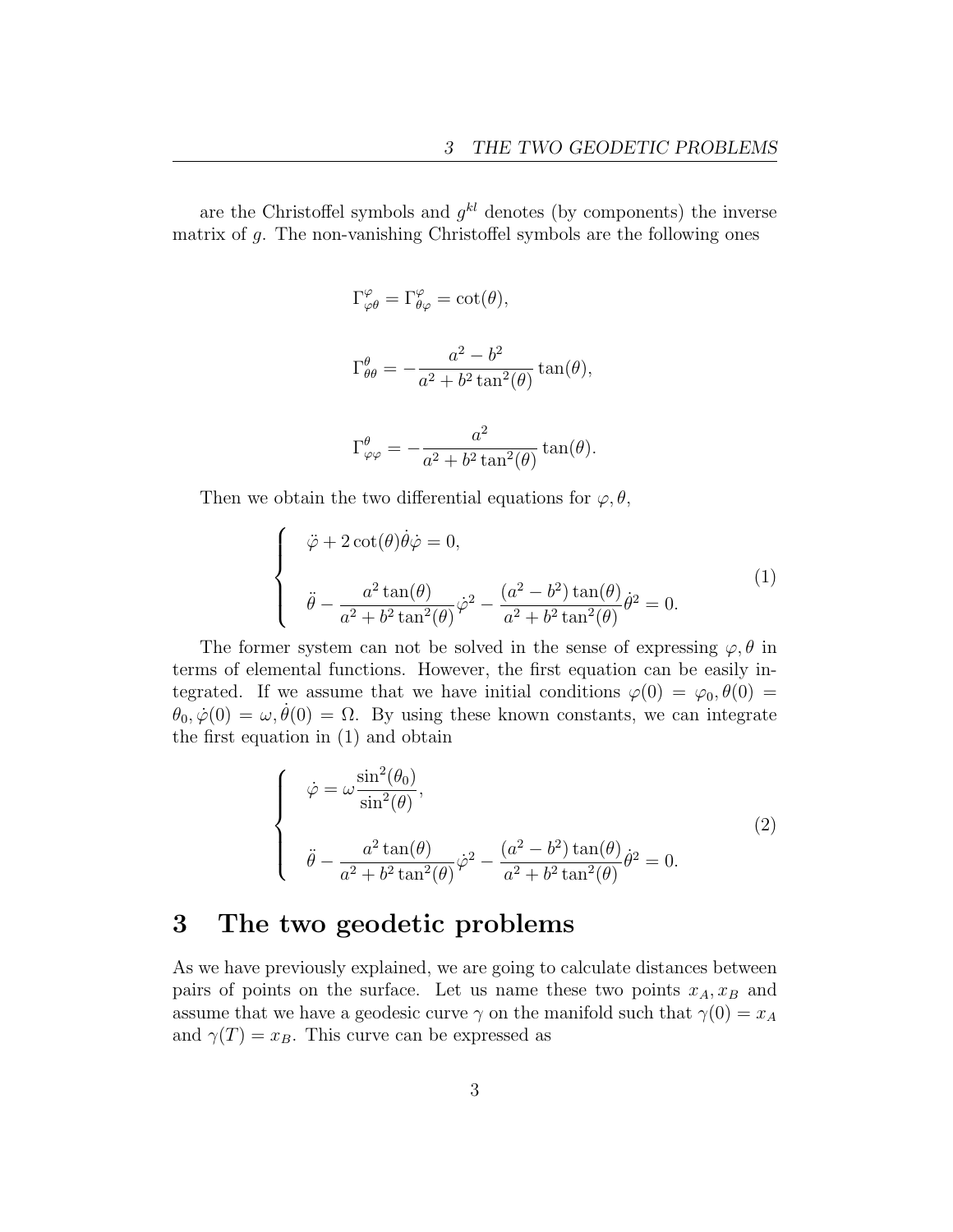$$
\gamma(s) = (a\cos(\varphi(s))\sin(\theta(s)), a\sin(\varphi(s))\sin(\theta(s)), b\cos(\theta(s)))
$$

where  $\theta(s), \varphi(s)$  fulfill [\(1\)](#page-2-1). The distance between these two points is calculated by finding the length of the geodesic connecting  $x_A, x_B$ , this is,

$$
\mathcal{L} = \int_0^T \left( a^2 \dot{\varphi}^2 \sin^2(\theta) + \dot{\theta}^2 \left( a^2 \cos^2(\theta) + b^2 \sin^2(\theta) \right) \right)^{1/2} ds.
$$

Now, a natural question arises. Given the initial point, direction and length of arc, where is the second point? In other words, if we have  $\theta_0, \varphi_0, \omega, \Omega$ and  $\mathcal{L}$ , can we find *T* and therefore  $\theta(T)$ ,  $\varphi(T)$  and the point  $\gamma(T)$ ? This question is known as *The First (Direct) Geodetic Problem*. The problem can be also posed the other way around, as we have previously done it. Given two points, determine the direction and length of arc connecting them. This is know as *The Second (Inverse) Geodetic Problem*. For this one, we particularly know  $\gamma(0)$  and  $\gamma(T)$ , and without loss of generality we can set  $T = 1$ .

The two problems are clearly equivalent on the plane. However, proving their equivalent in general may be complicated or actually not even true, since the geodesics are defined locally on the manifolds, and global extensions may not even exist. In our case, everything needs to be solved numerically, but the equivalence can be actually found.

Before closing this section, a brief explanation of why  $\Omega, \omega$  give the direction from the starting point. The tangent vector at the starting point is nothing else but  $\dot{\gamma}(0)$ . Since  $\gamma(s) = f(\varphi(s), \theta(s))$ , we can use the chain rule to calculate  $\dot{\gamma}$ ,

$$
\dot{\gamma} = \frac{\partial f}{\partial \varphi}\dot{\varphi} + \frac{\partial f}{\partial \theta}\dot{\theta}.
$$

On our manifold, the basis of the tangent space at each point is in fact given by

$$
e_{\varphi} = \frac{\partial f}{\partial \varphi}, \qquad e_{\theta} = \frac{\partial f}{\partial \theta},
$$

so that

$$
\dot{\gamma} = \dot{\varphi} e_{\varphi} + \dot{\theta} e_{\theta}.
$$

At  $s = 0$  we have